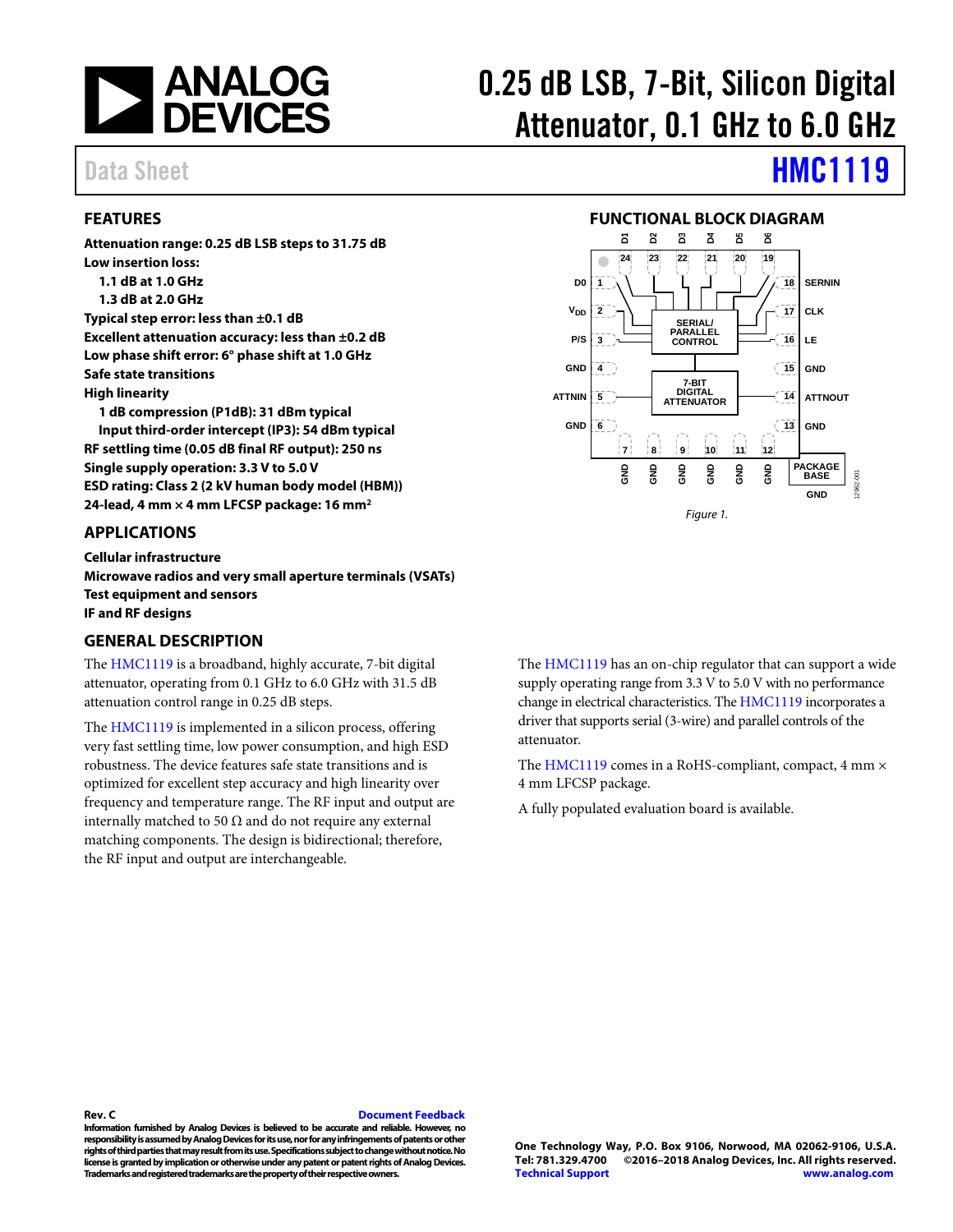# TABLE OF CONTENTS

# <span id="page-1-0"></span>**REVISION HISTORY**

| $4/2018$ —Rev. B to Rev C |  |
|---------------------------|--|
|                           |  |
|                           |  |
|                           |  |
|                           |  |

## **9/2017—Rev. A to Rev. B**

| Insertion Loss, Return Loss, State Error, Step Error, and |  |
|-----------------------------------------------------------|--|
| Input Power Compression and Third-Order Intercept 10      |  |
|                                                           |  |
|                                                           |  |
|                                                           |  |
|                                                           |  |
|                                                           |  |
|                                                           |  |
|                                                           |  |
|                                                           |  |
|                                                           |  |
|                                                           |  |

## **8/2017—Rev. 0 to Rev. A**

| Moved Parallel Control Interface Section, Direct Parallel Mode |  |
|----------------------------------------------------------------|--|
| Section, Latched Parallel Mode Section, Power-Up Sequence      |  |
|                                                                |  |
|                                                                |  |
|                                                                |  |

**9/2016—Revision 0: Initial Version**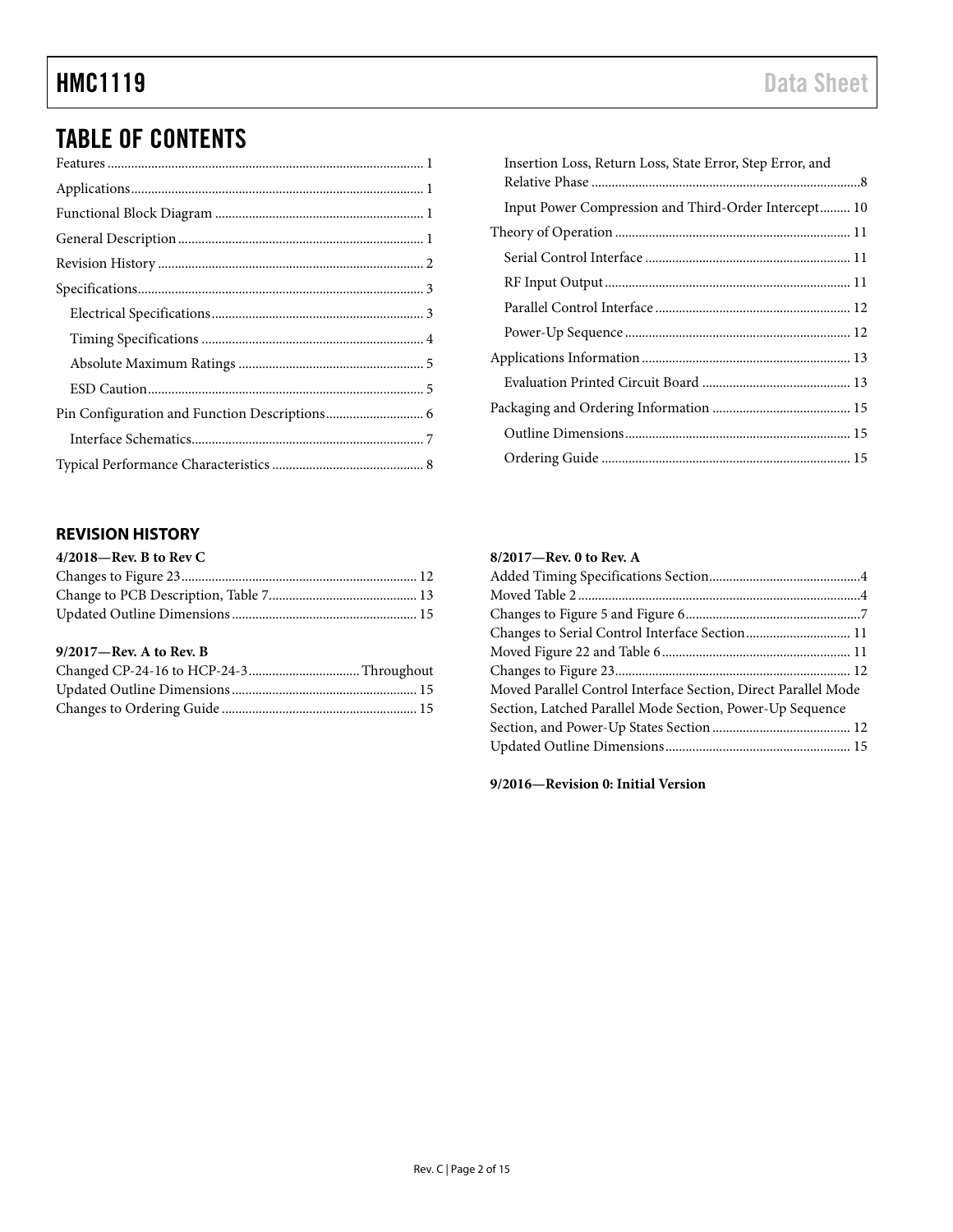# <span id="page-2-0"></span>**SPECIFICATIONS ELECTRICAL SPECIFICATIONS**

<span id="page-2-1"></span> $V_{DD}$  = 3.3 V to 5.0 V, T<sub>A</sub> = 25°C, 50  $\Omega$  system, unless otherwise noted.

| ۹<br>٠ |
|--------|
|--------|

| <b>Parameter</b>                        | <b>Test Conditions/Comments</b>                                | Min             | <b>Typ</b>     | <b>Max</b>                | <b>Unit</b>       |
|-----------------------------------------|----------------------------------------------------------------|-----------------|----------------|---------------------------|-------------------|
| <b>FREQUENCY RANGE</b>                  |                                                                | 0.1             |                | 6.0                       | GHz               |
| <b>INSERTION LOSS</b>                   | 0.1 GHz to 1.0 GHz                                             |                 | 1.1            | 1.8                       | dB                |
|                                         | 0.1 GHz to 2.0 GHz                                             |                 | 1.3            | 2.0                       | dB                |
|                                         | 0.1 GHz to 4.0 GHz                                             |                 | 1.6            | 2.3                       | dB                |
|                                         | 0.1 GHz to 6.0 GHz                                             |                 | 2.0            | 2.8                       | dB                |
| <b>ATTENUATION</b>                      | 0.2 GHz to 6.0 GHz                                             |                 |                |                           |                   |
| Range                                   | Delta between minimum and                                      |                 | 31.75          |                           | dB                |
|                                         | maximum attenuation states                                     |                 |                |                           |                   |
| Accuracy                                | Referenced to insertion loss; all                              | $-(0.05 + 4\%)$ |                | $+(0.05 + 4\% \text{ of}$ | dB                |
|                                         | attenuation states                                             | of attenuation  |                | attenuation               |                   |
|                                         |                                                                | setting)        |                | setting)                  |                   |
| <b>Step Error</b><br>Overshoot          | All attenuation states<br>Between all attenuation states       |                 | ±0.1<br>$≤0.1$ |                           | dB<br>dB          |
|                                         |                                                                |                 |                |                           |                   |
| <b>RETURN LOSS</b>                      | All attenuation states<br>$1.0$ GHz                            |                 |                |                           | dBm               |
| ATTNIN, ATTNOUT                         | $2.0$ GHz                                                      |                 | 23<br>22       |                           | dBm               |
|                                         | 4.0 GHz                                                        |                 | 19             |                           | dBm               |
|                                         | $6.0$ GHz                                                      |                 |                |                           | dBm               |
|                                         |                                                                |                 | 17             |                           |                   |
| <b>RELATIVE PHASE</b>                   | $1.0$ GHz<br>$2.0$ GHz                                         |                 | 6<br>18        |                           | Degrees           |
|                                         | 4.0 GHz                                                        |                 |                |                           | Degrees           |
|                                         | 6.0 GHz                                                        |                 | 38<br>58       |                           | Degrees           |
| SWITCHING CHARACTERISTICS               |                                                                |                 |                |                           | Degrees           |
|                                         | 10%/90% RF output                                              |                 | 60             |                           |                   |
| t <sub>RISE</sub> , t <sub>FALL</sub>   | 50% CTL to 10%/90% RF output                                   |                 | 150            |                           | ns                |
| ton, toff<br><b>Settling Time</b>       | 50% CTL to 0.05 dB final RF output                             |                 | 250            |                           | ns                |
|                                         | 50% CTL to 0.10 dB final RF output                             |                 | 200            |                           | ns                |
| <b>INPUT LINEARITY</b>                  | All attenuation states, 0.2 GHz to 6 GHz                       |                 |                |                           | ns                |
| 0.1 dB Compression (P0.1dB)             |                                                                |                 | 30             |                           | dBm               |
| 1 dB Compression (P1dB)                 |                                                                |                 | 31             |                           | dBm               |
| Input Third-Order Intercept (IP3)       | Two-tone input power = $16$ dBm/tone,                          |                 | 54             |                           | dBm               |
|                                         | $\Delta f = 1$ MHz                                             |                 |                |                           |                   |
| <b>SUPPLY CURRENT (IDD)</b>             | $V_{DD} = 3.3 V$                                               |                 | 0.3            |                           | mA                |
|                                         | $V_{DD} = 5.0 V$                                               |                 | 0.6            |                           | mA                |
| <b>CONTROL VOLTAGE THRESHOLD</b>        | <1 µA typical                                                  |                 |                |                           |                   |
| Low                                     | $V_{DD} = 3.3 V$                                               | 0               |                | 0.5                       | V                 |
|                                         | $V_{DD} = 5.0 V$                                               | 0               |                | 0.8                       | V                 |
| High                                    | $V_{DD} = 3.3 V$                                               | 2.0             |                | 3.3                       | V                 |
|                                         | $V_{DD} = 5.0 V$                                               | 3.5             |                | 5.0                       | $\vee$            |
| RECOMMENDED OPERATING CONDITIONS        |                                                                |                 |                |                           |                   |
| Supply Voltage Range (V <sub>DD</sub> ) |                                                                | 3.0             |                | 5.4                       | $\vee$            |
| Digital Control Voltage Range           | For P/S, CLK, SERNIN, LE, D0 to D6 pins                        | 0               |                | <b>V</b> <sub>DD</sub>    | $\vee$            |
| <b>RF Input Power</b>                   | All attenuation states, $T_{\text{CASE}} = 85^{\circ}\text{C}$ |                 |                | 24                        | dBm               |
| Case Temperature (TCASE)                |                                                                | $-40$           |                | $+85$                     | $^{\circ}{\sf C}$ |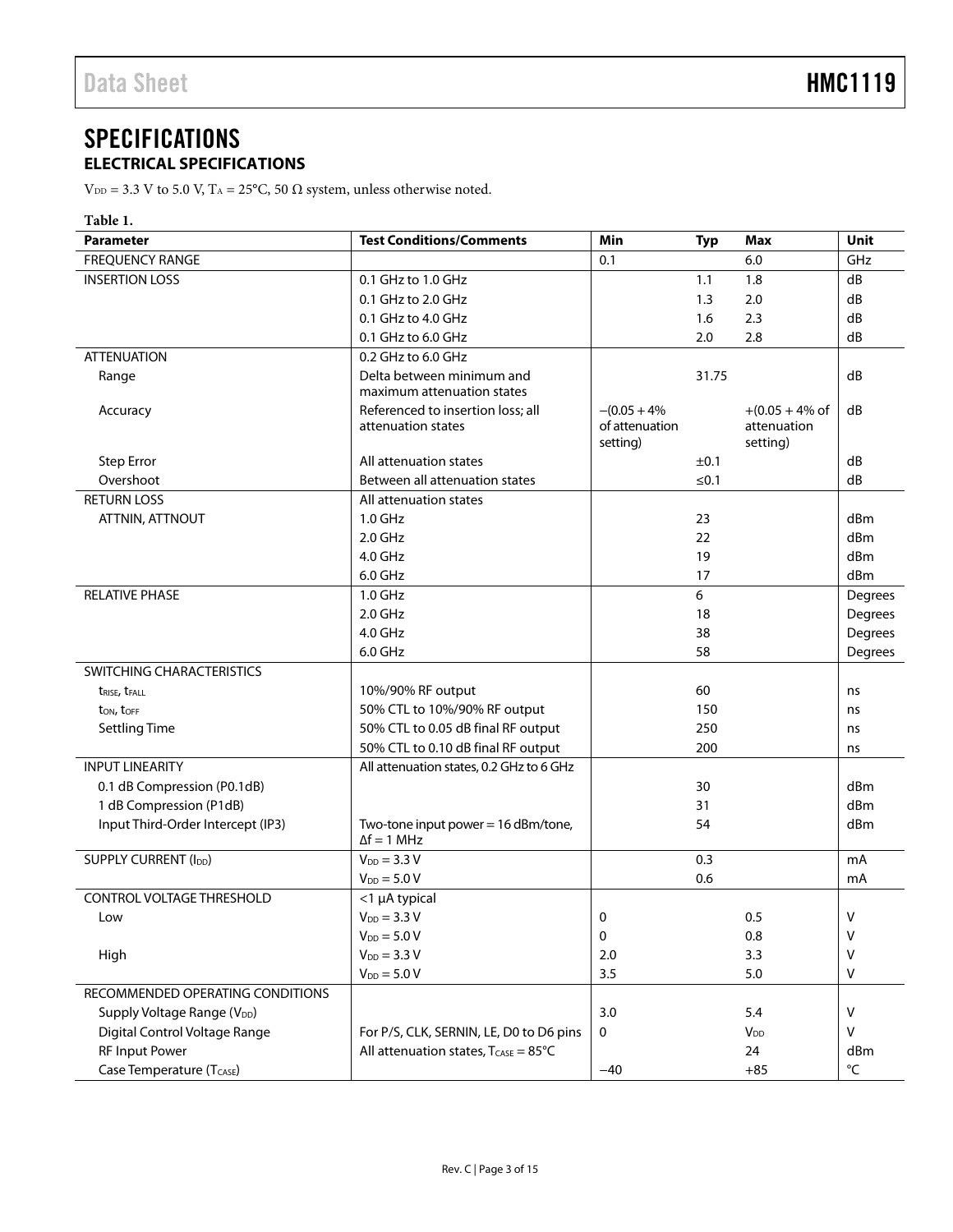# <span id="page-3-0"></span>**TIMING SPECIFICATIONS**

See [Figure 23](#page-11-2) and [Figure 24](#page-11-3) for the timing diagrams.

## **Table 2.**

| <b>Parameter</b> | <b>Description</b>                            | Min | Typ | Max | Unit |
|------------------|-----------------------------------------------|-----|-----|-----|------|
| tsck             | Minimum serial period, see Figure 23          | 70  |     |     | ns   |
| t <sub>cs</sub>  | Control setup time, see Figure 23             | 15  |     |     | ns   |
| t <sub>CH</sub>  | Control hold time, see Figure 23              |     | 20  |     |      |
| t <sub>LN</sub>  | LE setup time, see Figure 23                  | 15  |     |     | ns   |
| t <sub>LEW</sub> | Minimum LE pulse width, see Figure 24         |     | 10  |     | ns   |
| $t_{\text{LES}}$ | Minimum LE pulse spacing, see Figure 23       | 630 |     |     | ns   |
| t <sub>CKN</sub> | Serial clock hold time from LE, see Figure 23 | 0   |     |     | ns   |
| t <sub>PH</sub>  | Hold time, see Figure 24                      |     | 10  |     | ns   |
| t <sub>PS</sub>  | Setup time, see Figure 24                     |     |     |     | ns   |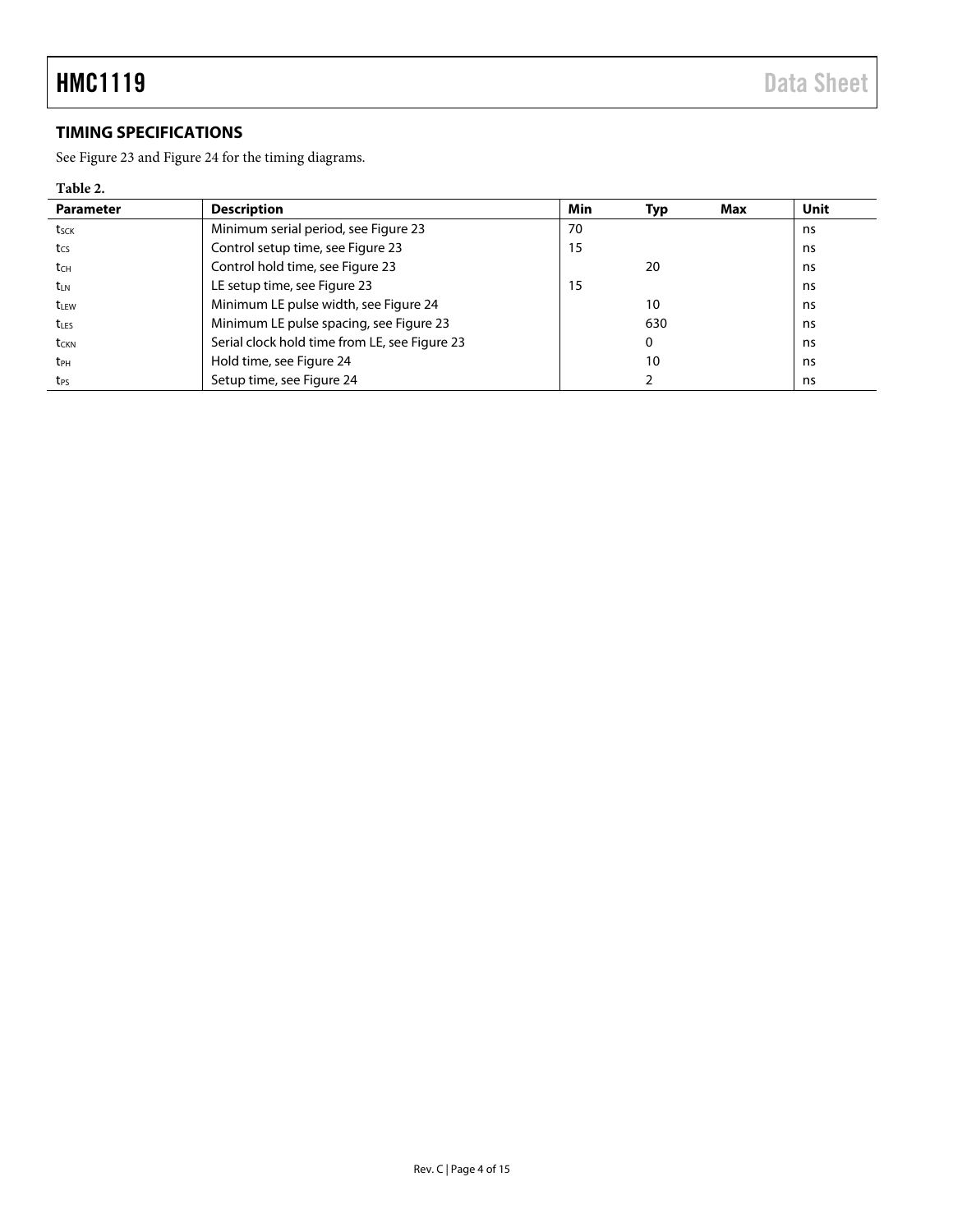## <span id="page-4-0"></span>**ABSOLUTE MAXIMUM RATINGS**

#### **Table 3.**

| <b>Parameter</b>                                           | Rating                               |
|------------------------------------------------------------|--------------------------------------|
| RF Input Power ( $T_{\text{CASE}} = 85^{\circ}C$ )         | 25 dBm                               |
| Digital Control Inputs (P/S, CLK,<br>SERNIN, LE, D0 to D6) | $-0.3$ V to V <sub>pp</sub> $+0.5$ V |
| Supply Voltage (V <sub>DD</sub> )                          | $-0.3$ V to $+5.5$ V                 |
| Continuous Power Dissipation (P <sub>DISS</sub> )          | 0.31W                                |
| Thermal Resistance (at Maximum<br>Power Dissipation)       | 156°C/W                              |
| Temperature                                                |                                      |
| <b>Channel Temperature</b>                                 | $135^{\circ}$ C                      |
| Storage                                                    | $-65^{\circ}$ C to +150 $^{\circ}$ C |
| Maximum Reflow Temperature                                 | 260°C (MSL3 Rating)                  |
| <b>ESD Sensitivity (HBM)</b>                               | 2 kV (Class 2)                       |

Stresses at or above those listed under Absolute Maximum Ratings may cause permanent damage to the product. This is a stress rating only; functional operation of the product at these or any other conditions above those indicated in the operational section of this specification is not implied. Operation beyond the maximum operating conditions for extended periods may affect product reliability.

## <span id="page-4-1"></span>**ESD CAUTION**



ESD (electrostatic discharge) sensitive device. Charged devices and circuit boards can discharge without detection. Although this product features patented or proprietary protection circuitry, damage<br>may occur on devices subjected to high energy ESD. Therefore, proper ESD precautions should be taken to avoid performance degradation or loss of functionality.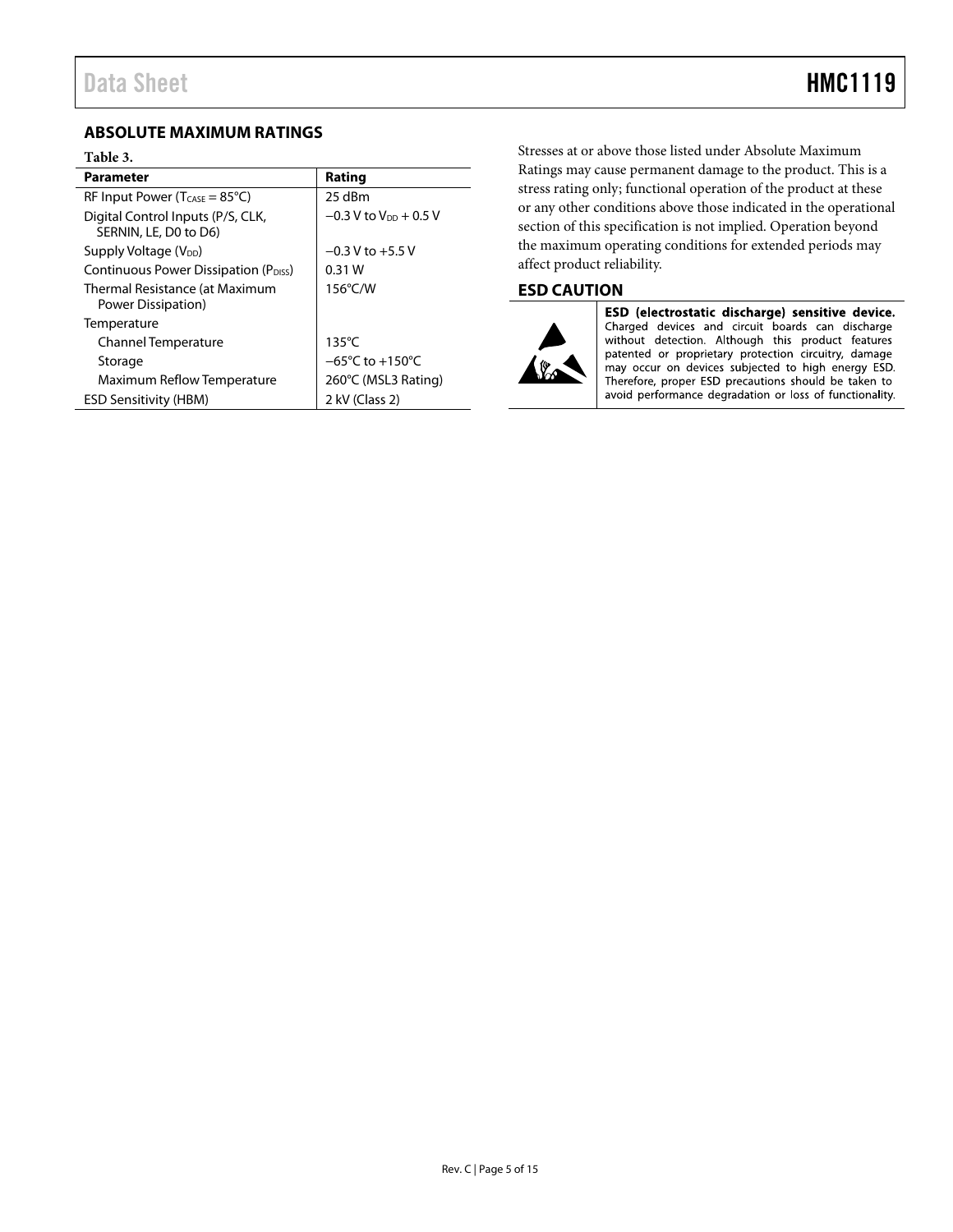# <span id="page-5-0"></span>PIN CONFIGURATION AND FUNCTION DESCRIPTIONS



*Figure 2. Pin Configuration*

12962-002

### **Table 4. Pin Function Descriptions**

| Pin No.        | <b>Mnemonic</b>        | <b>Description</b>                                                                                                                                                                                                                                                                                          |
|----------------|------------------------|-------------------------------------------------------------------------------------------------------------------------------------------------------------------------------------------------------------------------------------------------------------------------------------------------------------|
| 1, 19 to 24    | D0, D6 to D1           | Parallel Control Voltage Inputs. These pins attain the required attenuation (see Table 6). There is no internal<br>pull-up or pull-down on these pins; therefore, these pins must always be kept at a valid logic level (V <sub>IH</sub> or V <sub>IL</sub> )<br>and must not be left floating.             |
| 2              | <b>V</b> <sub>DD</sub> | Supply Voltage Pin.                                                                                                                                                                                                                                                                                         |
| 3              | P/S                    | Parallel/Serial Control Input. There is no internal pull-up or pull-down on this pin; therefore, this pin must<br>always be kept at a valid logic level ( $V_{\text{III}}$ or $V_{\text{III}}$ ) and must not be left floating. For parallel mode, set Pin 3 to low;<br>for serial mode, set Pin 3 to high. |
| 4, 6 to 13, 15 | <b>GND</b>             | Ground. The package bottom has an exposed metal pad that must connect to the printed circuit board<br>(PCB) RF/dc ground. See Figure 4 for the GND interface schematic.                                                                                                                                     |
| 5              | <b>ATTNIN</b>          | Attenuator Input. This pin is dc-coupled and matched to 50 $\Omega$ . A blocking capacitor is required. Select the<br>value of the capacitor based on the lowest frequency of operation. See Figure 5.                                                                                                      |
| 14             | <b>ATTNOUT</b>         | Attenuator Output. This pin is dc-coupled and matched to 50 $\Omega$ . A blocking capacitor is required. Select the<br>value of the capacitor based on the lowest frequency of operation. See Figure 5.                                                                                                     |
| 16             | LE                     | Serial/Parallel Interface Latch Enable Input. There is no internal pull-up or pull-down on this pin; therefore,<br>this pin must always be kept at a valid logic level ( $V_{\parallel}$ or $V_{\parallel}$ ) and must not be left floating. See the Theory of<br>Operation section for more information.   |
| 17             | <b>CLK</b>             | Serial Interface Clock Input. There is no internal pull-up or pull-down on this pin; therefore, this pin must<br>always be kept at a valid logic level (V <sub>IH</sub> or V <sub>IL</sub> ) and must not be left floating. See the Theory of Operation section<br>for more information.                    |
| 18             | <b>SERNIN</b>          | Serial interface Data Input. There is no internal pull-up or pull-down on this pin; therefore, this pin must<br>always be kept at a valid logic level (V <sub>IH</sub> or V <sub>IL</sub> ) and must not be left floating. See the Theory of Operation section<br>for more information.                     |
|                | <b>EPAD</b>            | Exposed Pad. The exposed pad must be connected to RF/dc ground.                                                                                                                                                                                                                                             |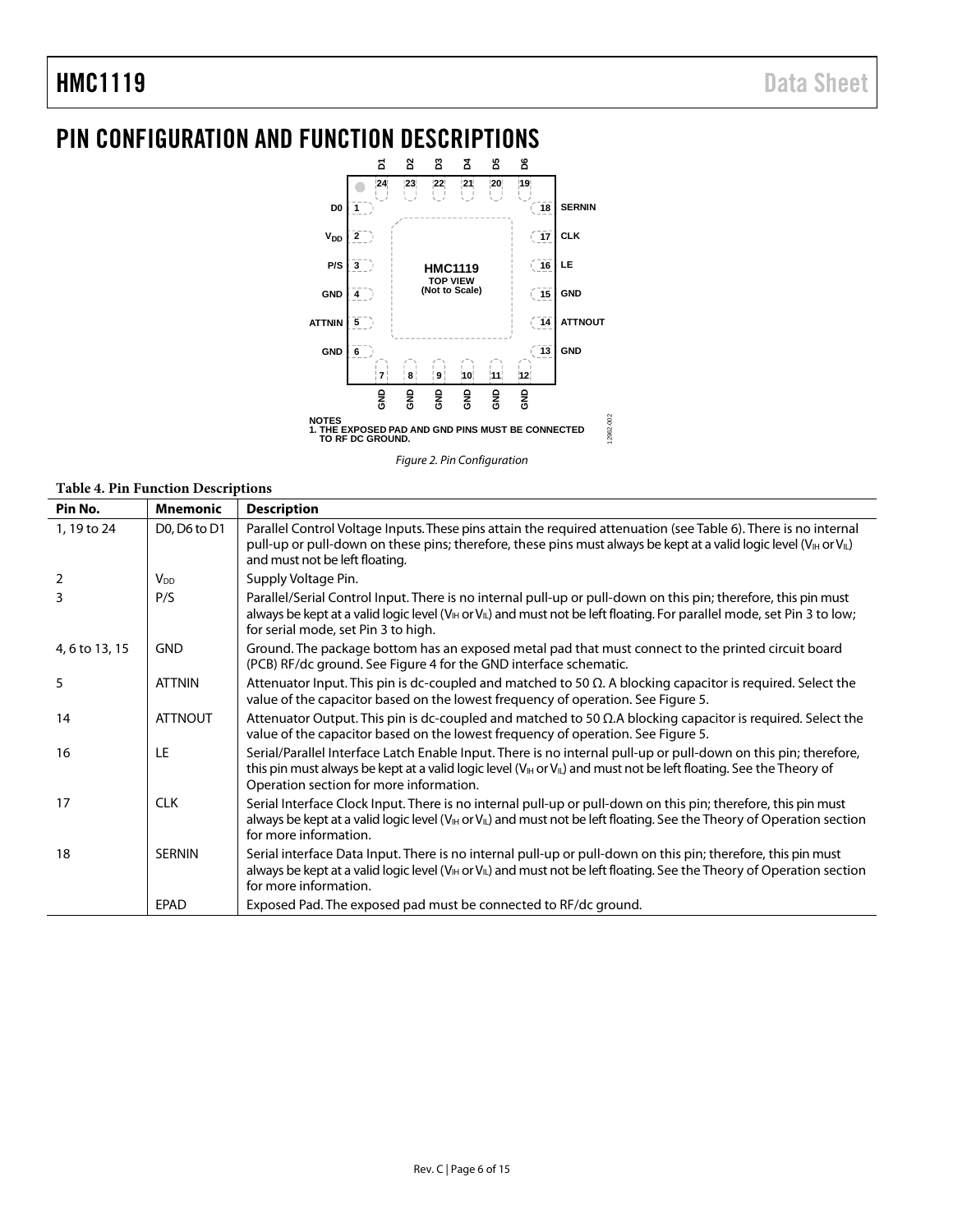# <span id="page-6-0"></span>**INTERFACE SCHEMATICS**



<span id="page-6-1"></span>*Figure 4. GND Interface*

<span id="page-6-2"></span>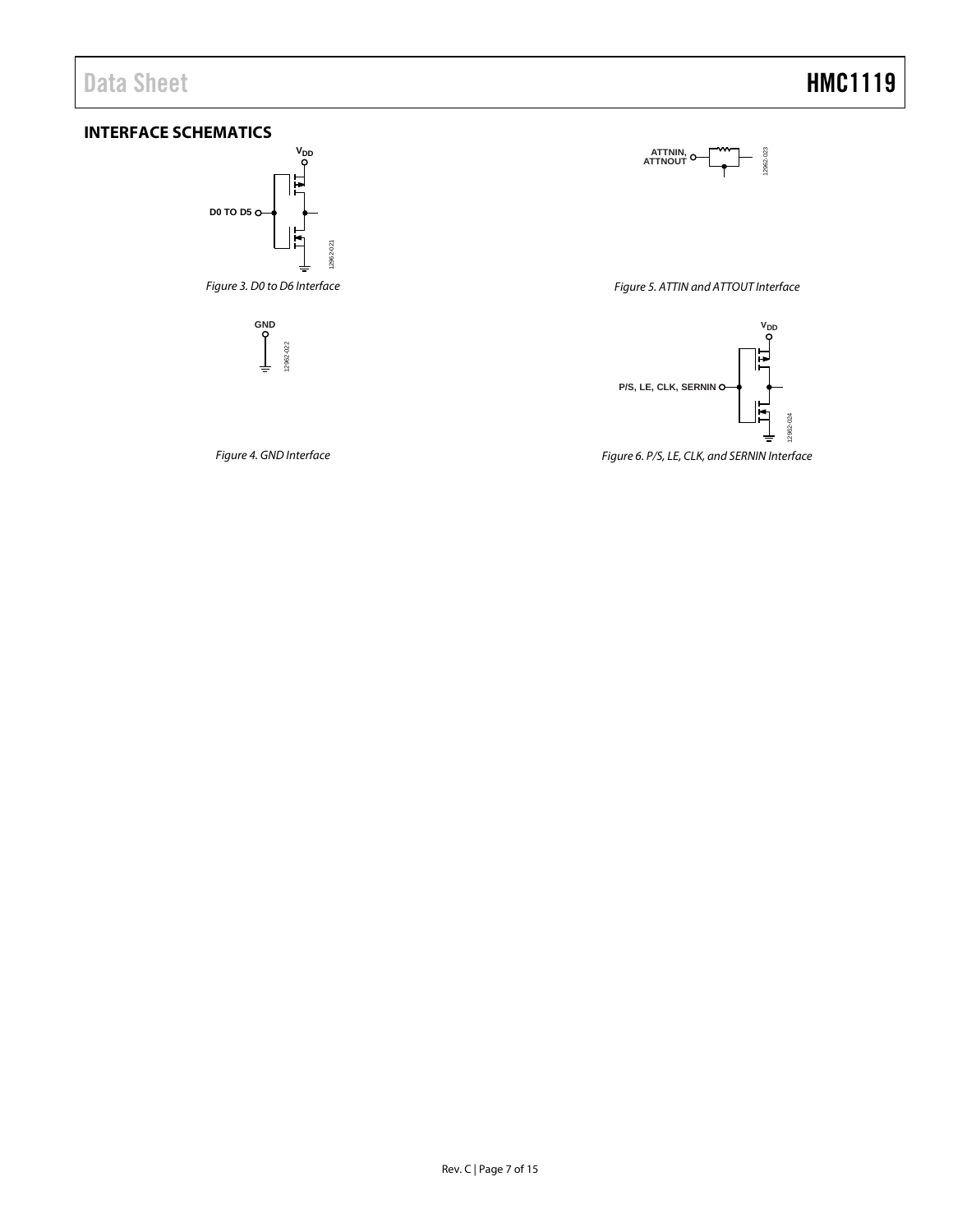# <span id="page-7-0"></span>TYPICAL PERFORMANCE CHARACTERISTICS

# <span id="page-7-1"></span>**INSERTION LOSS, RETURN LOSS, STATE ERROR, STEP ERROR, AND RELATIVE PHASE**



*Figure 7. Insertion Loss vs. Frequency at Various Temperatures*







*Figure 9. State Error vs. Attentuation State, 0.1 GHz to 0.5 GHz*



*Figure 10. Normalized Attenuation (Major States Only)*







*Figure 12. State Error vs. Attentuation State, 1 GHz to 6 GHz*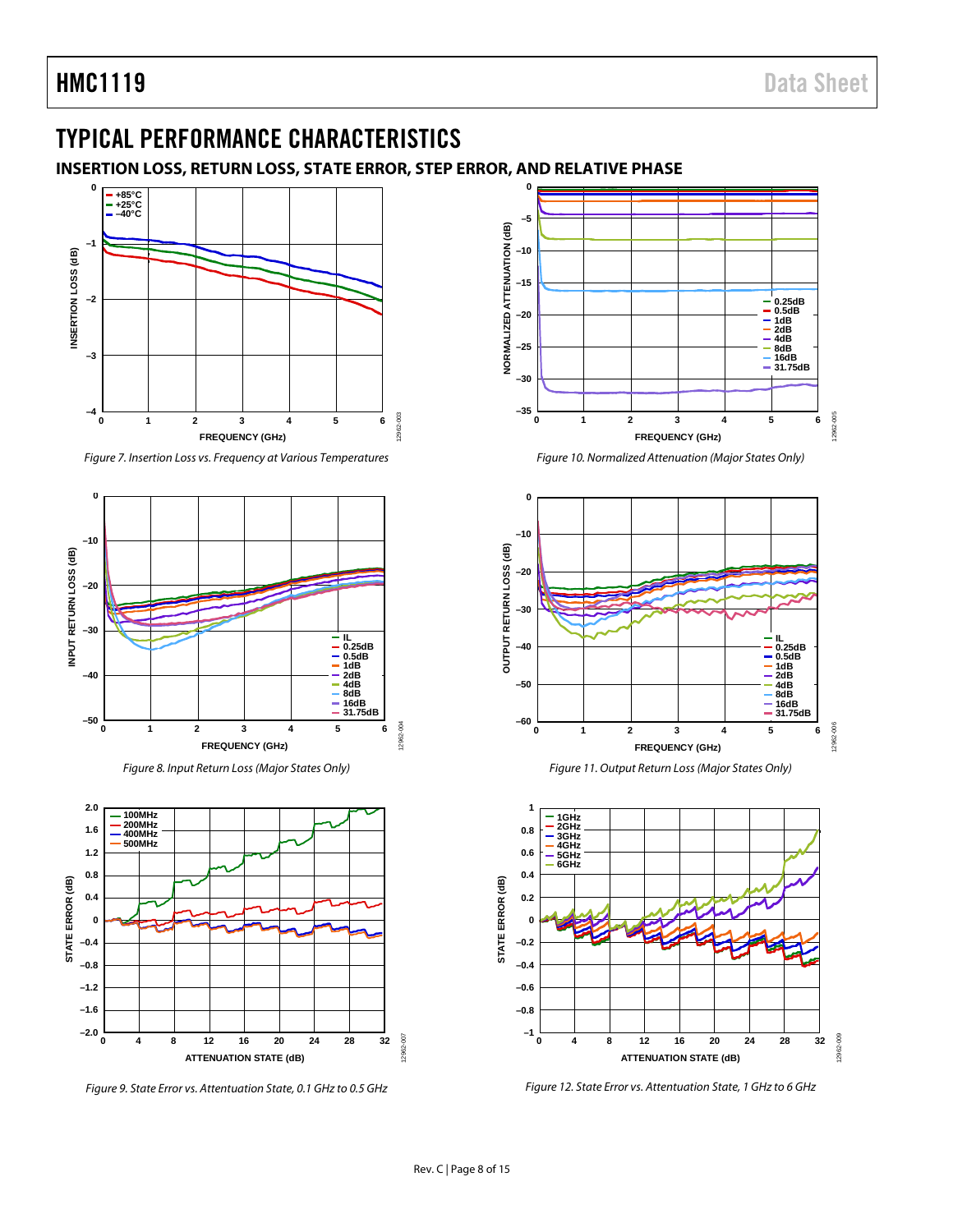# Data Sheet **HMC1119**



*Figure 13. State Error vs. Frequency, Major States Only*



*Figure 14. Relative Phase vs. Frequency, Major States Only*



*Figure 15. Step Error vs. Frequency, Major States Only*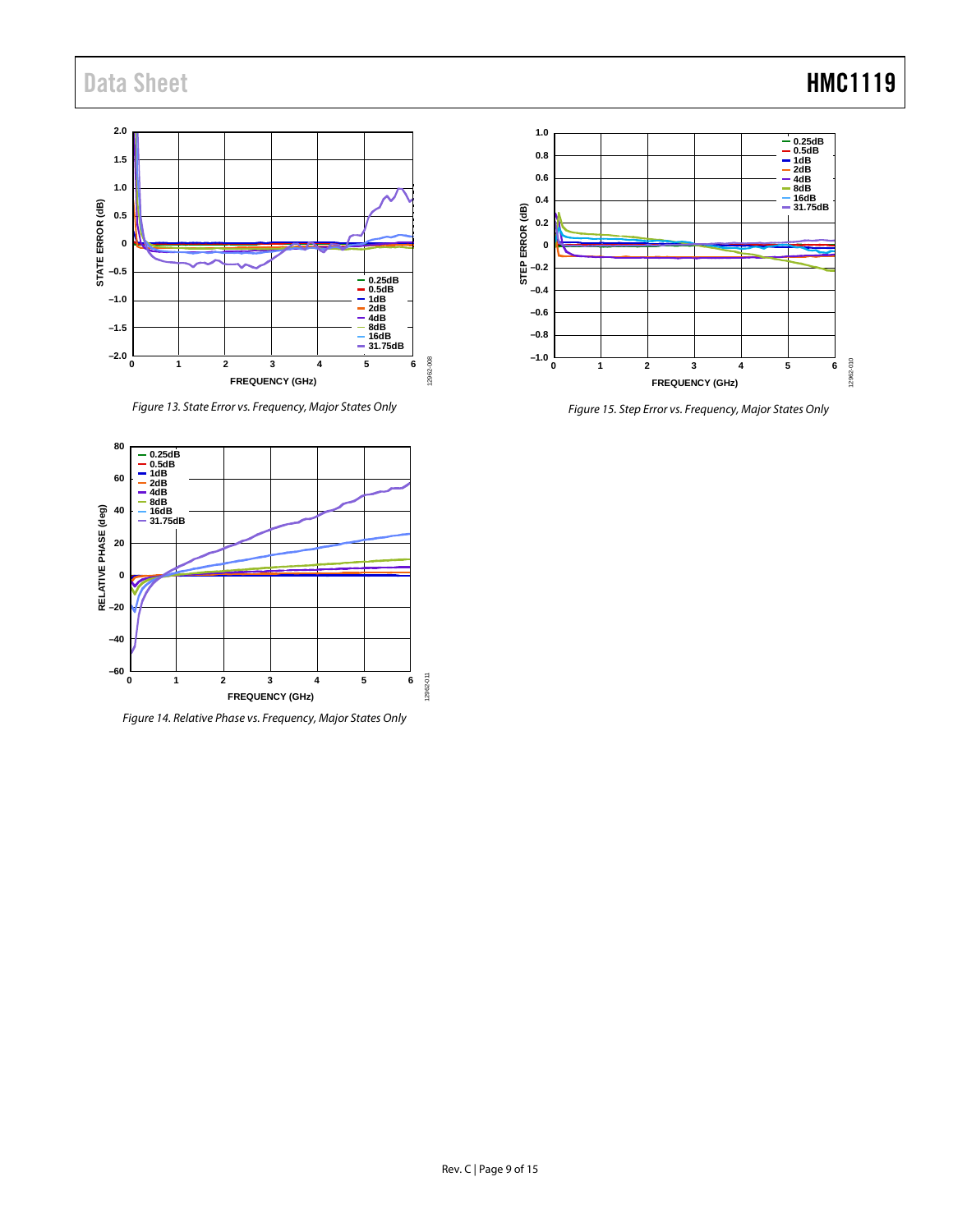## <span id="page-9-0"></span>**INPUT POWER COMPRESSION AND THIRD-ORDER INTERCEPT**



*Figure 16. P1dB vs. Frequency at Various Temperatures, Minimum Attentuation State, 0.05 GHz to 1 GHz*



*Figure 17. P0.1dB vs. Frequency at Various Temperatures, Minimum Attentuation State, 0.05 GHz to 1 GHz*



*Figure 18. IP3 vs. Frequency at Various Temperatures, Minimum Attentuation State, 0.1 GHz to 1 GHz*



*Figure 19. P1dB vs. Frequency at Various Temperatures, Minimum Attentuation State, 0.05 GHz to 6 GHz*



*Figure 20. P0.1dB vs. Frequency at Various Temperatures, Minimum Attentuation State, 0.05 GHz to 6 GHz*



*Figure 21. IP3 vs. Frequency at Various Temperatures, Minimum Attentuation State, 0.1 GHz to 6 GHz*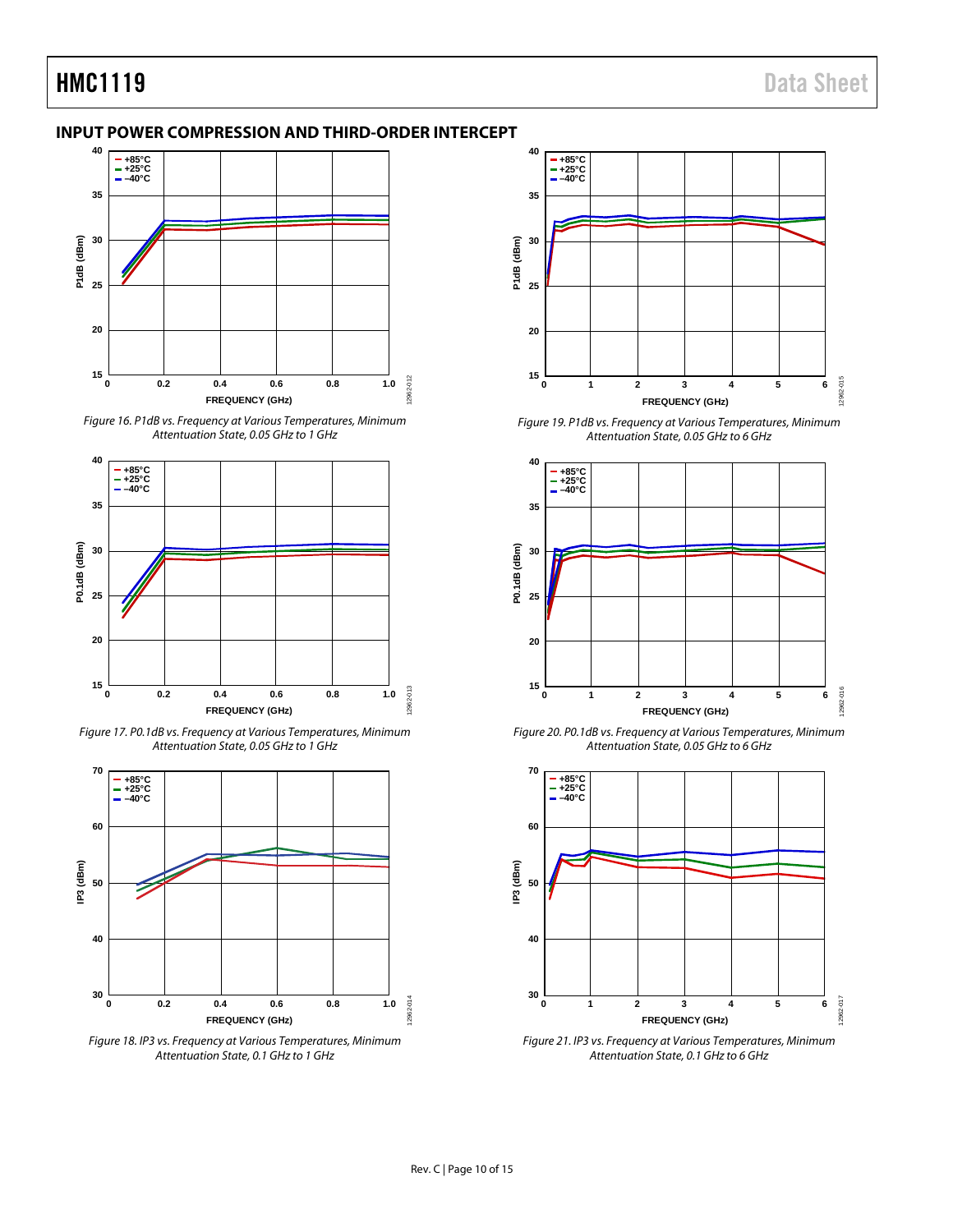# <span id="page-10-0"></span>THEORY OF OPERATION

The [HMC1119](http://www.analog.com/HMC1119?doc=HMC1119.pdf) incorporates a 7-bit fixed attenuator array that offers an attenuation range of 0.25 dB to 31.75 dB, with 0.25 dB steps. An integrated driver provides both serial and parallel mode control of the attenuator array (see [Figure 22\)](#page-10-4).

The [HMC1119](http://www.analog.com/HMC1119?doc=HMC1119.pdf) can be in either serial or parallel mode control by setting the P/S pin to high or low, respectively (se[e Table 5\)](#page-10-5). The 7-bit data, loaded in either serial or parallel mode, then latches with the control signal, LE, to determine the attenuator value.

#### <span id="page-10-5"></span>**Table 5. Mode Selection Table1**

| <b>P/S Pin State</b> | <b>Control Mode</b> |
|----------------------|---------------------|
| Low                  | Parallel            |
| High                 | Serial              |

<sup>1</sup> The P/S pin must always be kept at a valid logic level ( $V_{\text{III}}$  or  $V_{\text{IL}}$ ) and must not be left floating.

# <span id="page-10-1"></span>**SERIAL CONTROL INTERFACE**

The [HMC1119](http://www.analog.com/HMC1119?doc=HMC1119.pdf) utilizes a 3-wire serial to parallel (SPI) configuration, as shown in the serial mode timing diagram (see [Figure 23\)](#page-11-2): serial data input (SERNIN), clock (CLK), and latch enable (LE). The serial control interface activates when the P/S pin is set to high.

In serial mode, the 7-bit SERNIN data is clocked MSB first on rising CLK edges into the shift register; then, LE must be toggled high to latch the new attenuation state into the device. The LE must be set low to clock a set of 7-bit data into the shift register because CLK is masked to prevent the attenuator value from changing if LE is kept high.

In serial mode operation, both the serial control inputs (LE, CLK, SERNIN) and the parallel control inputs (D0 to D6) must always be kept at a valid logic level ( $V_{\text{IH}}$  or  $V_{\text{IL}}$ ) and must not be left floating. It is recommended to connect the parallel control inputs to ground and to use pull-down resistors on all serial control input lines if the device driving these input lines goes high impedance during hibernation.

## <span id="page-10-2"></span>**RF INPUT OUTPUT**

The attenuator in the [HMC1119](http://www.analog.com/HMC1119?doc=HMC1119.pdf) is bidirectional; the ATTNIN and ATTNOUT pins are interchangeable as the RF input and output ports. The attenuator is internally matched to 50  $\Omega$  at both input and output; therefore, no external matching components are required. The RF pins are dc-coupled; therefore, dc blocking capacitors are required on RF lines.



*Figure 22. Attenuator Array Functional Block Diagram*

### <span id="page-10-4"></span><span id="page-10-3"></span>**Table 6. Truth Table**

| Digital Control Input <sup>1</sup> |                |                |                |                |                |                |                               |
|------------------------------------|----------------|----------------|----------------|----------------|----------------|----------------|-------------------------------|
| D <sub>6</sub>                     | D <sub>5</sub> | D <sub>4</sub> | D <sub>3</sub> | D <sub>2</sub> | D <sub>1</sub> | D <sub>0</sub> | <b>Attenuation State (dB)</b> |
| Low                                | Low            | Low            | Low            | Low            | Low            | Low            | 0 (reference)                 |
| Low                                | Low            | Low            | Low            | Low            | Low            | High           | 0.25                          |
| Low                                | Low            | Low            | Low            | Low            | High           | Low            | 0.5                           |
| Low                                | Low            | Low            | Low            | High           | Low            | Low            | 1.0                           |
| Low                                | Low            | Low            | High           | Low            | Low            | Low            | 2.0                           |
| Low                                | Low            | High           | Low            | Low            | Low            | Low            | 4.0                           |
| Low                                | High           | Low            | Low            | Low            | Low            | Low            | 8.0                           |
| High                               | Low            | Low            | Low            | Low            | Low            | Low            | 16.0                          |
| High                               | High           | High           | High           | High           | High           | High           | 31.75                         |

<sup>1</sup> Any combination of the control voltage input states shown i[n Table 6](#page-10-3) provides an attenuation equal to the sum of the bits selected.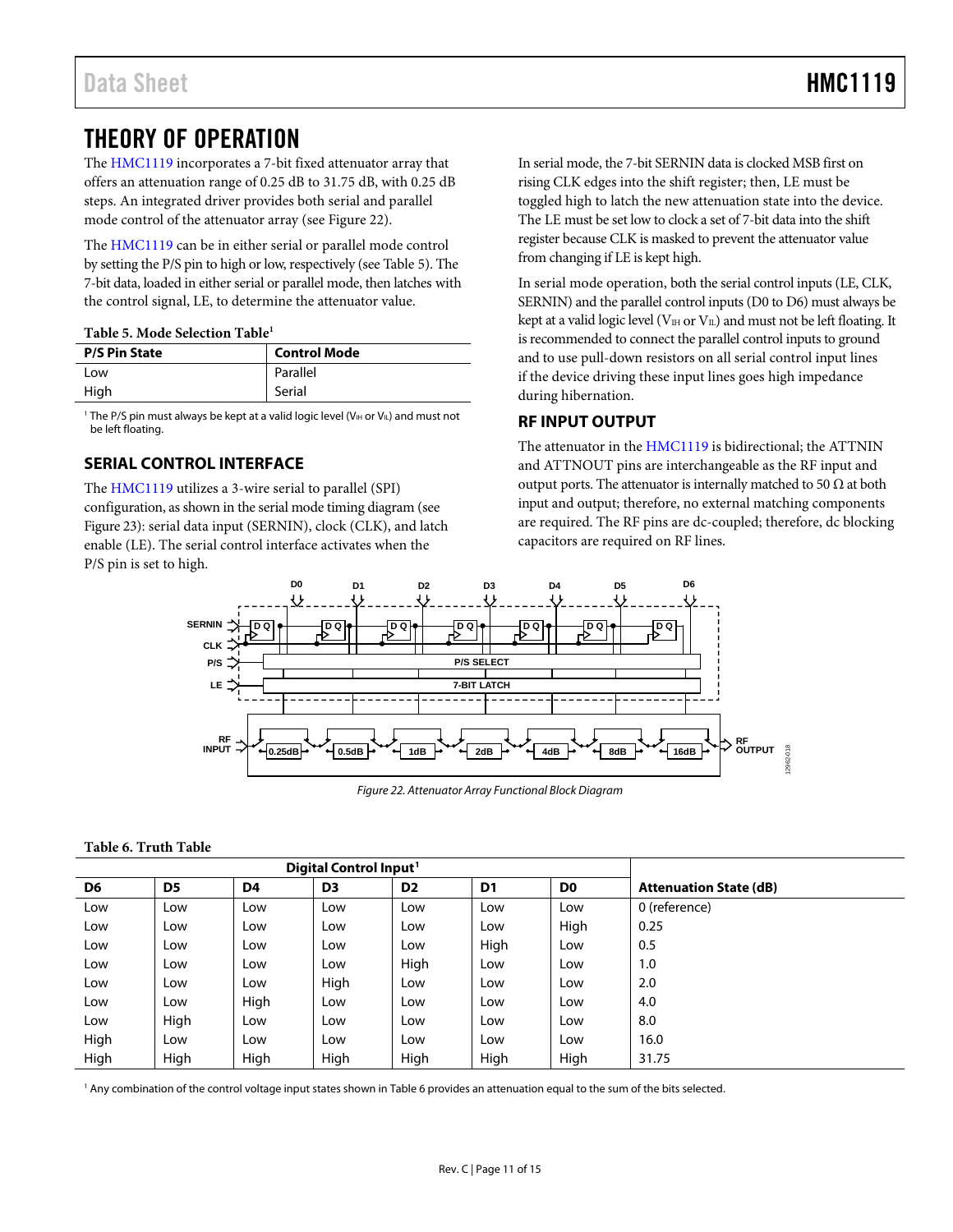

Figure 23. Serial Control Timing Diagram

## <span id="page-11-2"></span><span id="page-11-0"></span>**PARALLEL CONTROL INTERFACE**

The parallel control interface has seven digital control input lines (D6 to D0) to set the attenuation value. D6 is the most significant bit (MSB) that selects the 16 dB attenuator stage, and D0 is the least significant bit (LSB) that selects the 0.25 dB attenuator stage (see [Figure 22\)](#page-10-4).

In parallel mode operation, both the serial control inputs (LE, CLK, SERNIN) and the parallel control inputs (D0 to D6) must always be kept at a valid logic level ( $V_{\text{H}}$  or  $V_{\text{II}}$ ) and must not be left floating. It is recommended to connect the serial control inputs to ground and to use pull-down resistors on all parallel control input lines if the device driving these input lines goes high impedance during hibernation.

Setting P/S to low enables parallel mode. There are two modes of parallel operation: direct parallel mode and latched parallel mode.

### **Direct Parallel Mode**

For direct parallel mode, the latch enable (LE) pin must be kept high. Change the attenuation state using the control voltage inputs (D0 to D6) directly. This mode is ideal for manual control of the attenuator and using hardware, switches, or a jumper.

### **Latched Parallel Mode**

The latch enable (LE) pin must be low when changing the control voltage inputs (D0 to D6) to set the attenuation state. When the desired state is set, LE must be toggled high to transfer the 7-bit data to the bypass switches of the attenuator array, then toggled low to latch the change into the device (se[e Figure 24\)](#page-11-3).

**X tPS tPH D[6:0] D6 TO D0 X**  $\bigwedge$  **PARALLEL**  $\bigwedge$  **X tLEW**  $020$ 12962-020 **LE** 2962

Figure 24. Latched Parallel Mode Timing Diagram

## <span id="page-11-3"></span><span id="page-11-1"></span>**POWER-UP SEQUENCE**

**P/S**

The ideal power-up sequence is as follows:

- 1. Power up GND.
- 2. Power up  $V_{DD}$ .
- 3. Power up the digital control inputs (the relative order of the digital control inputs is not important).
- 4. Power up the RF input.

For latched parallel mode operation, LE must be toggled. The relative order of the digital inputs is not important as long as the inputs are powered up after GND and V<sub>DD</sub>.

### **Power-Up States**

The logic state of the device is at maximum attenuation when, at power up, LE is set to low. The attenuator latches in the desired power-up state approximately 200 ms after power up.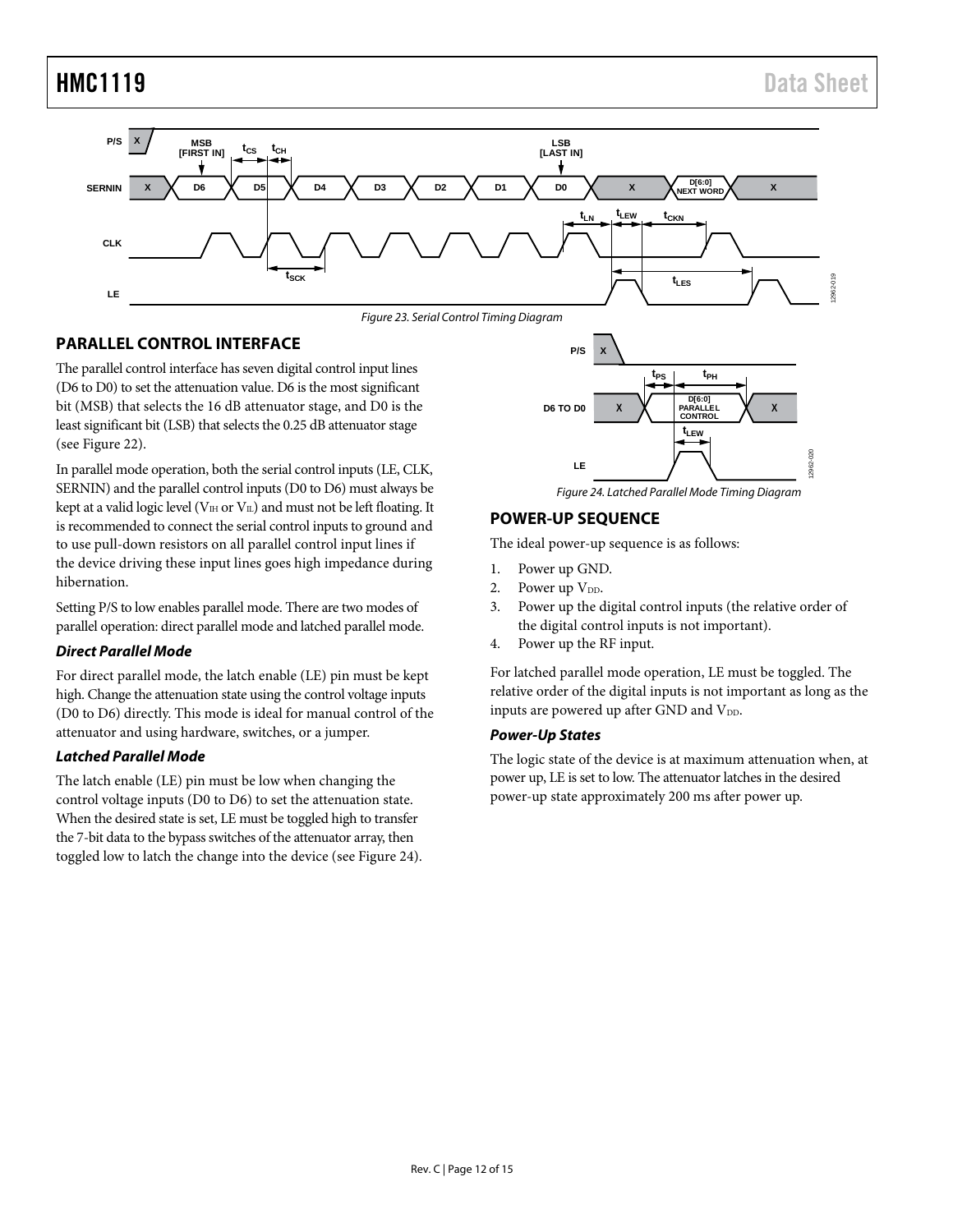# <span id="page-12-0"></span>APPLICATIONS INFORMATION **EVALUATION PRINTED CIRCUIT BOARD**

<span id="page-12-1"></span>The schematic of the evaluation board[, EV2HMC1119LP4M,](http://www.analog.com/eval-HMC1119?doc=HMC1119.pdf) is shown i[n Figure 25.](#page-12-2) The PCB is four-layer material with a copper thickness of 0.7 mils on each layer. Each copper layer is separated with a dielectric material. The top dielectric material is 10-mil RO4350 with a typical dielectric constant of 3.48. The middle and bottom dielectric materials are FR-4 material, used for mechanical strength and to meet the overall board thickness of approximately 62 mils, which allows SMA connectors to be slipped in at board edges.

All RF and dc traces are routed on the top copper layer. The RF transmission lines are designed using coplanar waveguide model (CPWG) with a width of 18 mils, spacing of 17 mils, and dielectric thickness of 10 mils to maintain 50  $\Omega$  characteristic impedance. The inner and bottom layers are solid ground planes. For optimal electrical and thermal performance, an ample number of vias are populated around the transmission lines and under the package exposed pad. The evaluation board layout serves as a recommendation for the optimal performance on both electrical and thermal aspects.



*Figure 25[. EV2HMC1119LP4M](http://www.analog.com/eval-HMC1119?doc=HMC1119.pdf) Evaluation PCB*

| Item             | Value <sup>1</sup> | <b>Description</b>            | Manufacturer <sup>2</sup>                       |  |  |  |
|------------------|--------------------|-------------------------------|-------------------------------------------------|--|--|--|
| J1, J2           |                    | PCB mount SMA connector       |                                                 |  |  |  |
| J3               |                    | 18-pin dc connector           |                                                 |  |  |  |
| TP1, TP2         |                    | Through hole mount test point |                                                 |  |  |  |
| C1, C3           | 100 pF             | Capacitor, 0402 package       |                                                 |  |  |  |
| C6               | $10 \mu F$         | Capacitor, 0603 package       |                                                 |  |  |  |
| C7               | 1000 pF            | Capacitor, 0402 package       |                                                 |  |  |  |
| <b>R1 to R11</b> | $0\Omega$          | Resistor, 0402 package        |                                                 |  |  |  |
| R12 to R25       | 100 k $\Omega$     | Resistor, 0402 package        |                                                 |  |  |  |
| SW1, SW2         |                    | SPDT four-position DIP switch |                                                 |  |  |  |
| U1               |                    | HMC1119 digital attenuator    | Analog Devices, Inc.                            |  |  |  |
| PCB <sup>3</sup> |                    | 600-01280-00-1 evaluation PCB | EV2HMC1119LP4M <sup>4</sup> from Analog Devices |  |  |  |

<sup>1</sup> Blank cells in the Value column indicate that there is no specific value recommendation for the listed component.

<sup>2</sup> Blank cells in the Manufacturer column indicate that there is no specific manufacturer recommendation for the listed component.

<sup>3</sup> Circuit board material is Arlon 25FR.

<span id="page-12-2"></span>**Table 7. Bill of Materials**

<sup>4</sup> Reference this number when ordering the full evaluation PCB. See th[e Ordering Guide](#page-14-2) section.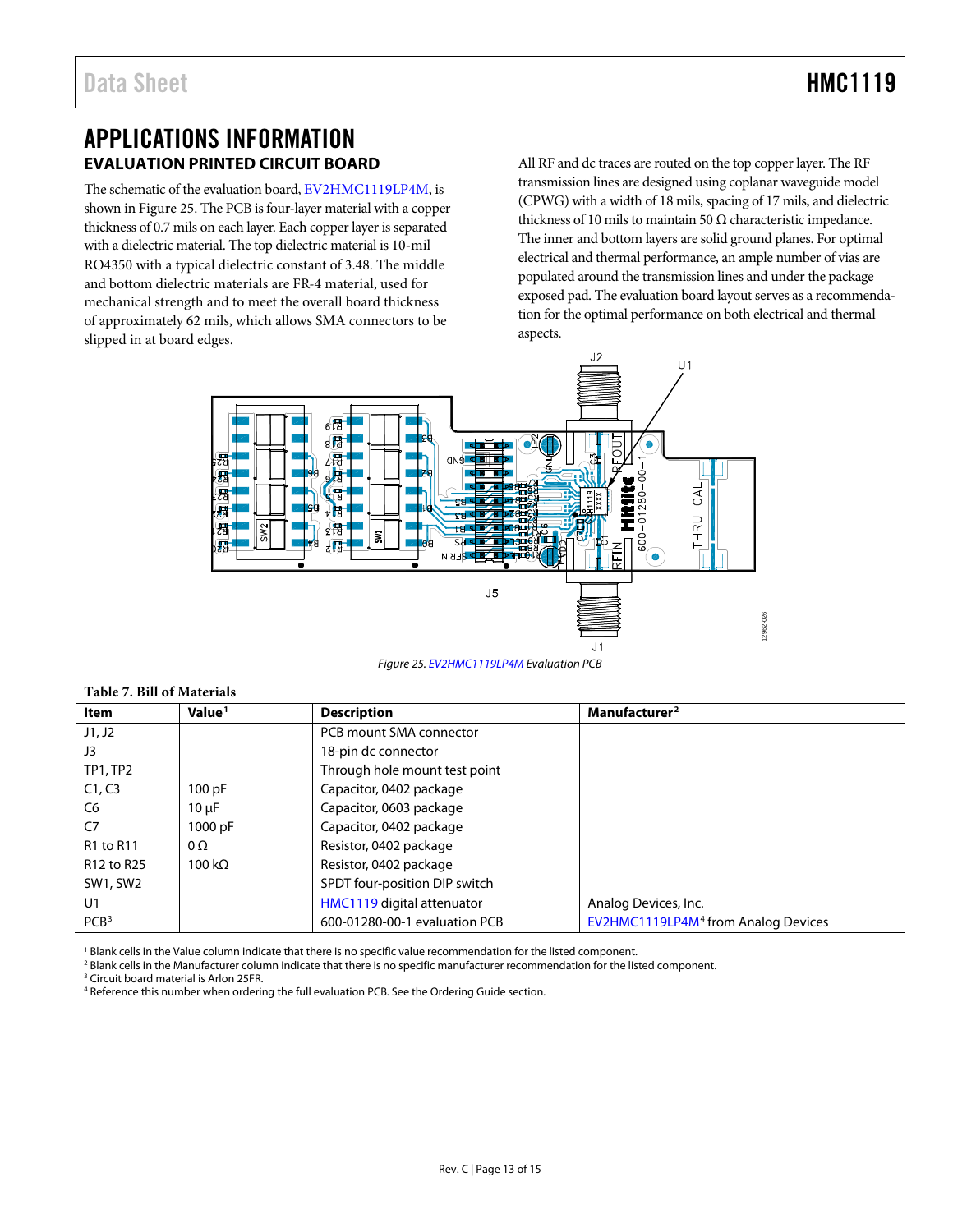

Figure 26. Applications Circuit